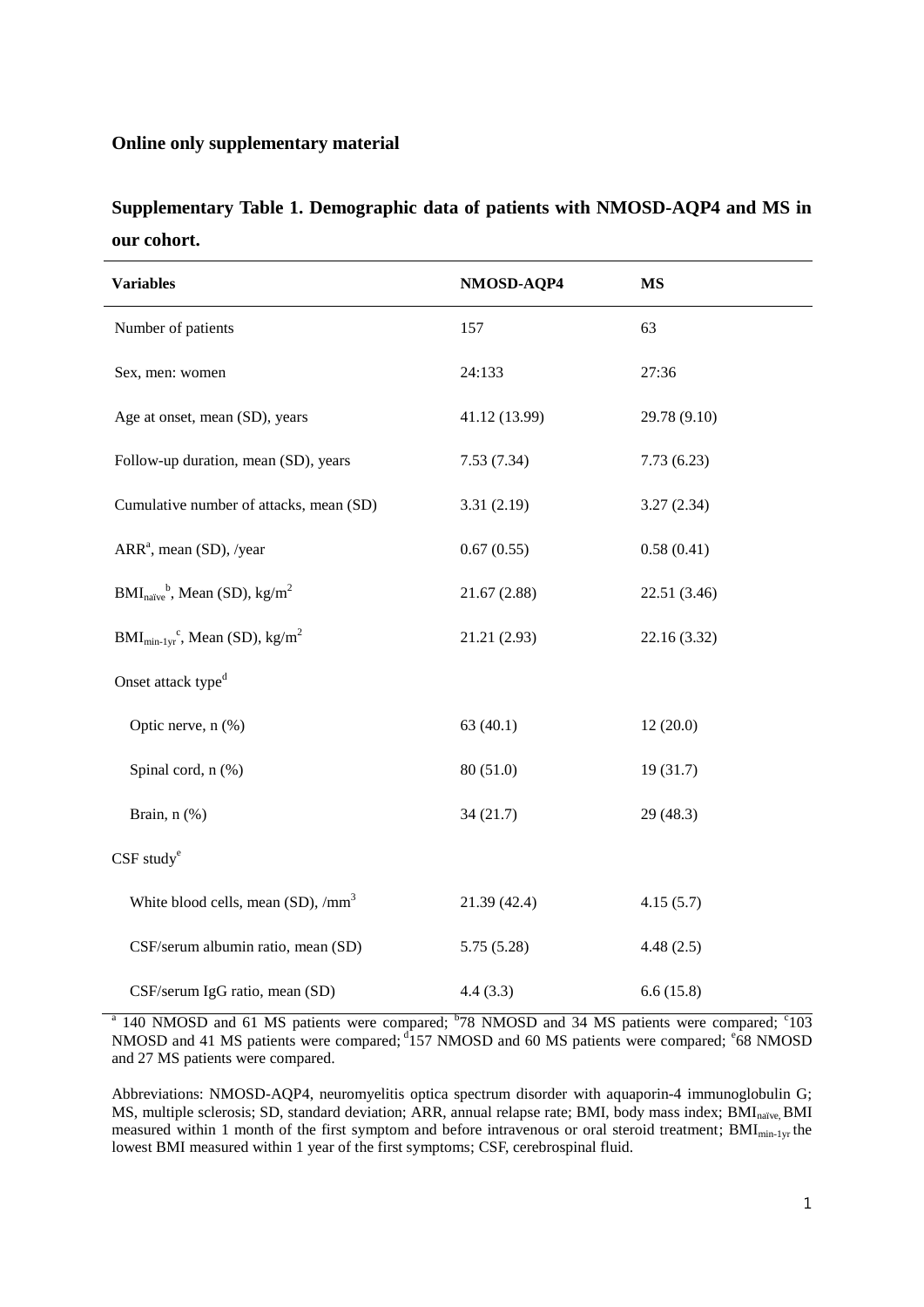|                                 | OR (95% CI)      | <b>P-value</b> |
|---------------------------------|------------------|----------------|
| <b>Sex (Female)</b>             | 0.95(0.45, 1.99) | 0.888          |
| Age                             | 1.01(0.99, 1.03) | 0.455          |
| BMI $(kg/m2)$ , 1 unit decrease | 1.14(1.05, 1.24) | 0.002          |

**Supplementary Table 2. Multivariable logistic regression analysis in matched casecontrol data**

Abbreviations: OR, odds ration; CI, confidence interval; BMI, body mass index.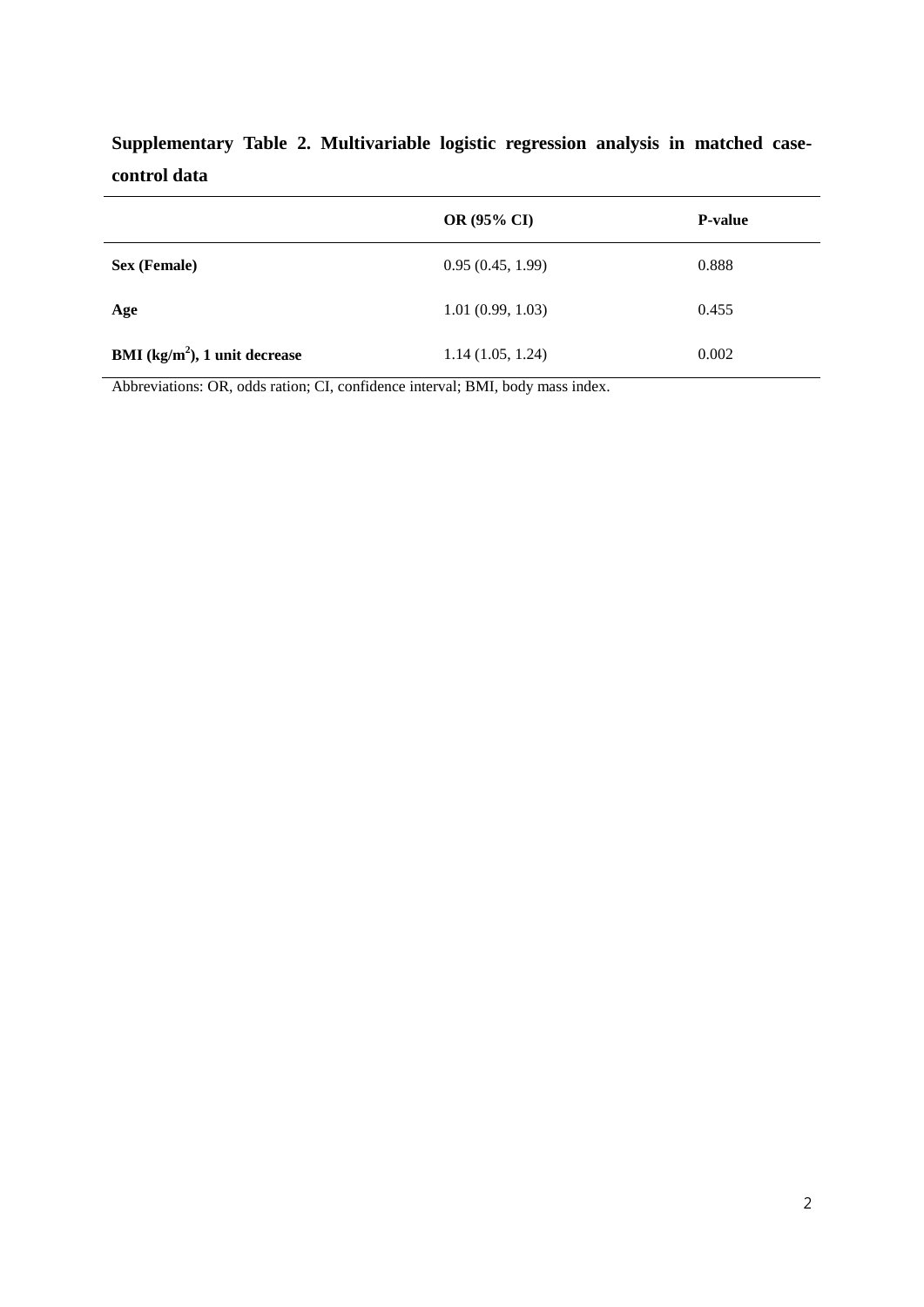| <b>Variables</b>                                  | NMOSD-AQP4  | <b>MS</b>    |
|---------------------------------------------------|-------------|--------------|
| Number of patients                                | 75          | 33           |
| Sex, men: women                                   | 12:63       | 11:22        |
| Age at onset, mean (SD), years                    | 40.55(15.0) | 29.48 (9.82) |
| Follow-up duration, mean (SD), years              | 5.22(4.32)  | 6.13(4.86)   |
| Cumulative number of attacks, mean (SD)           | 2.76(1.97)  | 3.18(2.74)   |
| ARR <sup>a</sup> , mean (SD), /year               | 0.68(0.51)  | 0.64(0.45)   |
| $BMInaiive$ , Mean (SD), kg/m <sup>2</sup>        | 21.69(2.92) | 22.63 (3.42) |
| Onset attack type <sup>b</sup>                    |             |              |
| Optic nerve, n (%)                                | 23(30.7)    | 9(30.0)      |
| Spinal cord, n (%)                                | 46(61.3)    | 8(26.7)      |
| Brain, n (%)                                      | 22(29.3)    | 13(43.3)     |
| $CSF$ study $c$                                   |             |              |
| White blood cells, mean $(SD)$ , /mm <sup>3</sup> | 20.52(44.0) | 4.15(5.75)   |
| CSF/serum albumin ratio, mean (SD)                | 5.74(5.00)  | 4.48(2.47)   |
| CSF/serum IgG ratio, mean (SD)                    | 4.1(2.93)   | 6.56(15.8)   |

**Supplementary Table 3. Demographic data of patients with NMOSD-AQP4 and MS who have available BMInaïve data and diagnosed since 1995.**

 $a$  64 NMOSD and 31MS patients were compared;  $b$ 75 NMOSD and 30 MS patients were compared;  $c$  60 NMOSD and 27 MS patients were compared.

Abbreviations: NMOSD-AQP4, neuromyelitis optica spectrum disorder with aquaporin-4 immunoglobulin G; MS, multiple sclerosis; SD, standard deviation; ARR, annual relapse rate; BMI, body mass index; BMI<sub>naïve</sub>, BMI measured within 1 month of the first symptom and before intravenous or oral steroid treatment; CSF, cerebrospinal fluid.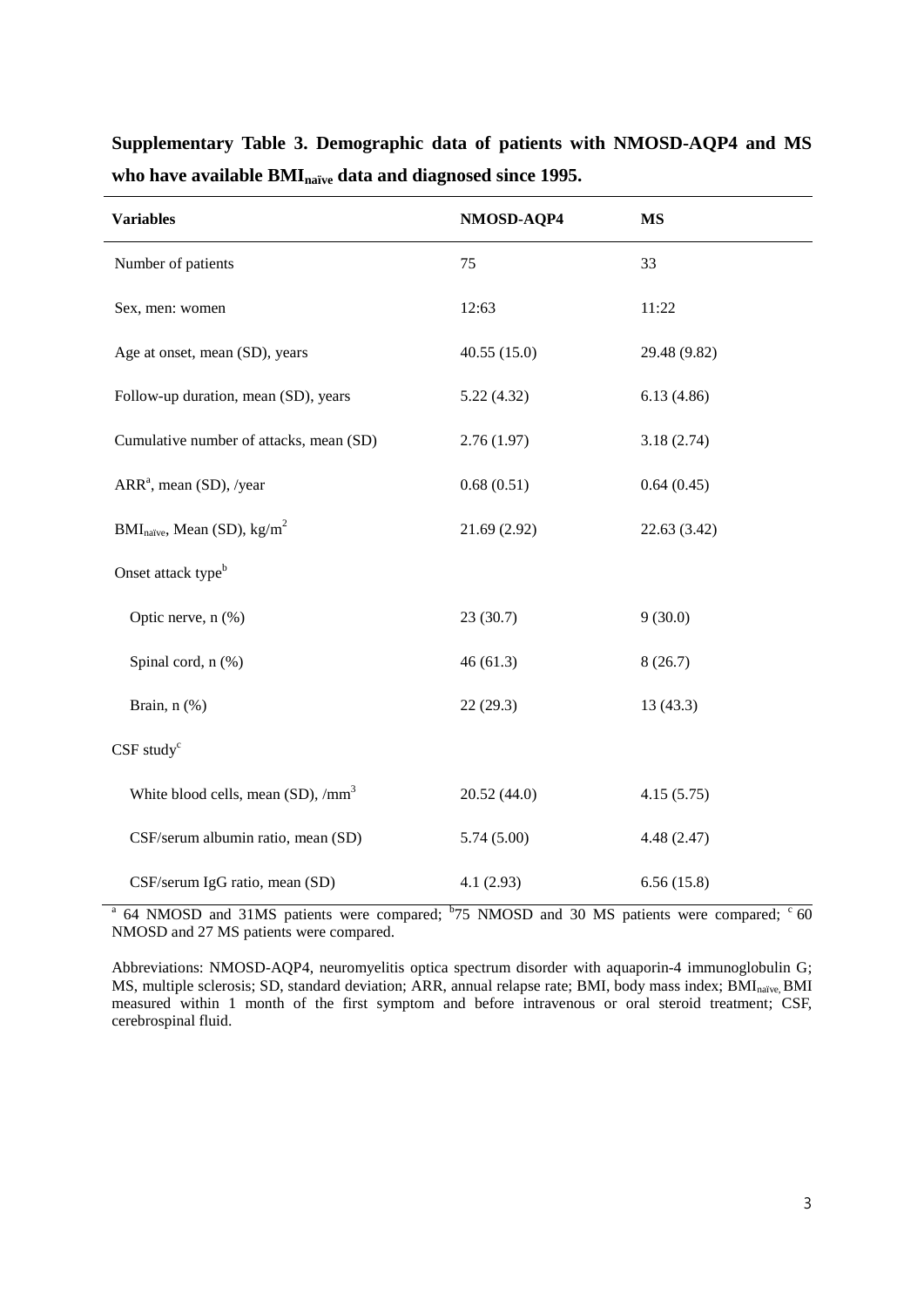|                             |                  | Women           |                 |                          | Men                    |                 |
|-----------------------------|------------------|-----------------|-----------------|--------------------------|------------------------|-----------------|
|                             | <b>Parameter</b> | <b>Standard</b> | <b>P-values</b> | <b>Parameter</b>         | <b>Standard errors</b> | <b>P-values</b> |
|                             | estimates        | errors          |                 | estimates                |                        |                 |
| <b>Intercept</b>            | 20.001           | 1.895           | < .0001         | 22.926                   | 3.625                  | 0.001           |
| <b>EDSS</b> at first attack | $-0.463$         | 0.241           | 0.065           | $-0.069$                 | 0.371                  | 0.858           |
| Age of onset                | 0.055            | 0.029           | 0.074           | 0.026                    | 0.066                  | 0.706           |
| <b>Nausea/Vomiting at</b>   | $-0.190$         | 0.923           | 0.838           | $\overline{\phantom{a}}$ |                        |                 |
| first attack                |                  |                 |                 |                          |                        |                 |
| <b>Onset attack type</b>    |                  |                 |                 |                          |                        |                 |
| <b>Optic neuritis</b>       | 2.347            | 1.050           | 0.034           | $-3.933$                 | 3.690                  | 0.327           |
| <b>Brain lesion</b>         | $-0.492$         | 0.962           | 0.613           | $-0.194$                 | 3.237                  | 0.954           |

**Supplementary Table 4. Multivariable linear regression analysis for the influence of BMInaïve on clinical outcomes**

\* Nausea/vomiting at first attack was not included in a linear regression model for men because there were no patients who experienced nausea or vomiting at diagnosis.

Abbreviation: BMI, body mass index; EDSS, the Kurtzke Expanded Disability Status Scale.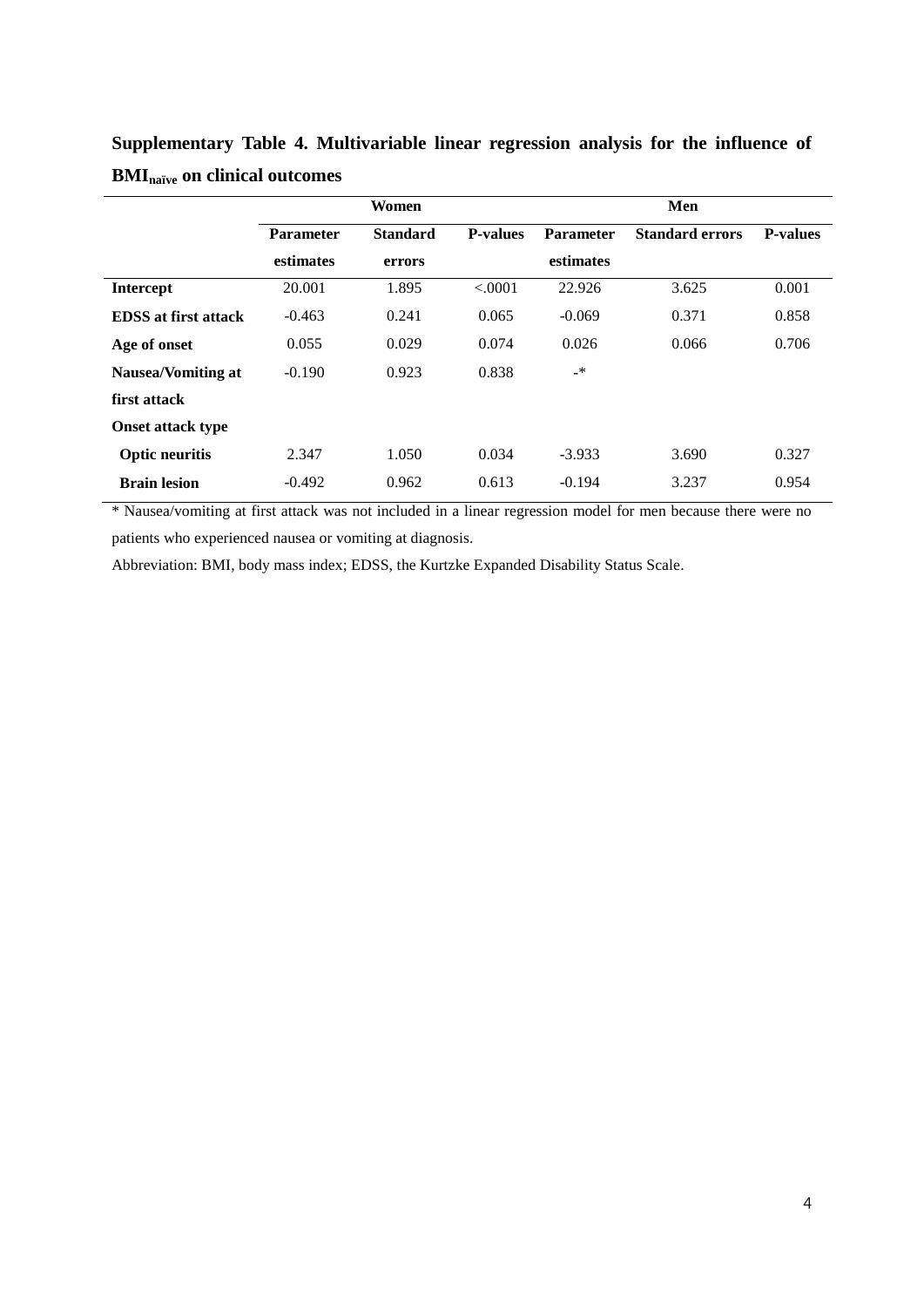| <b>Variables</b>                                  | Low $\text{BMI}_{\text{min-1vr}}$ | Normal BMI <sub>min-1vr</sub> | P-value |
|---------------------------------------------------|-----------------------------------|-------------------------------|---------|
| Number of patients                                | 18                                | 85                            |         |
| Sex, men: women                                   | 1:17                              | 14:71                         | 0.460   |
| Age at onset, mean (SD), years                    | 41.83 (13.64)                     | 40.74 (14.4)                  | 0.821   |
| Follow-up duration, mean (SD), years              | 4.28(3.06)                        | 4.83(4.94)                    | 0.876   |
| Cumulative number of attacks, mean (SD)           | 2.5(2.04)                         | 2.8(1.76)                     | 0277    |
| ARR <sup>a</sup> , mean (SD), /year               | 0.63(0.38)                        | 0.78(0.62)                    | 0.513   |
| $BMInaiveb$ , Mean (SD), kg/m <sup>2</sup>        | 18.30(1.85)                       | 22.27(2.62)                   | < 0.001 |
| $BMI_{min-1yr}$ , Mean (SD), kg/m <sup>2</sup>    | 17.33(1.13)                       | 22.03 (2.50)                  | < 0.001 |
| Onset attack type                                 |                                   |                               |         |
| Optic nerve, n (%)                                | 3(16.7)                           | 33 (38.8)                     | 0.103   |
| Spinal cord, n (%)                                | 10(55.6)                          | 48 (56.8)                     | >0.999  |
| Brain, n (%)                                      | 7(38.9)                           | 20(23.5)                      | 0.237   |
| $CSF$ study $c$                                   |                                   |                               |         |
| White blood cells, mean $(SD)$ , /mm <sup>3</sup> | 24.00 (36.00)                     | 20.3(44.5)                    | 0.933   |
| CSF/serum albumin ratio, mean (SD)                | 5.01(4.5)                         | 5.8(5.3)                      | 0.553   |
| CSF/serum IgG ratio, mean (SD)                    | 3.3(2.1)                          | 4.4(3.3)                      | 0.535   |

**Supplementary Table 5. Demographic data of patients with low BMImin-1yr (< 18.5 kg/m<sup>2</sup> ) and normal BMImin-1yr (≥18.5 kg/m<sup>2</sup> ) groups.**

Categorical variables were analyzed by Chi-square test or Fisher's exact test. Continuous variables were analyzed with the Mann-Whitney U test.

<sup>a</sup> 15 patients with low BMI<sub>min-1yr</sub> and 71 patients with normal BMI<sub>min-1yr</sub> were compared; <sup>b</sup> 12 patients with low  $BM_{min-1yr}$  and 57 patients with normal BMI<sub>min-1yr</sub> were compared; <sup>c'</sup>12 patients with low BMI<sub>min-1yr</sub> and 48 patients with normal BMI<sub>min-1yr</sub> were compared.

Abbreviations: NMOSD-AQP4, neuromyelitis optica spectrum disorder with aquaporin-4 immunoglobulin G; MS, multiple sclerosis; SD, standard deviation; ARR, annual relapse rate; BMI, body mass index; BMI<sub>naïve</sub> BMI measured within 1 month of the first symptom of NMOSD-AQP4 and before intravenous or oral steroid treatment; BMImin-1yr the lowest BMI measured within 1 year of the first symptoms of NMOSD-AQP4; CSF, cerebrospinal fluid.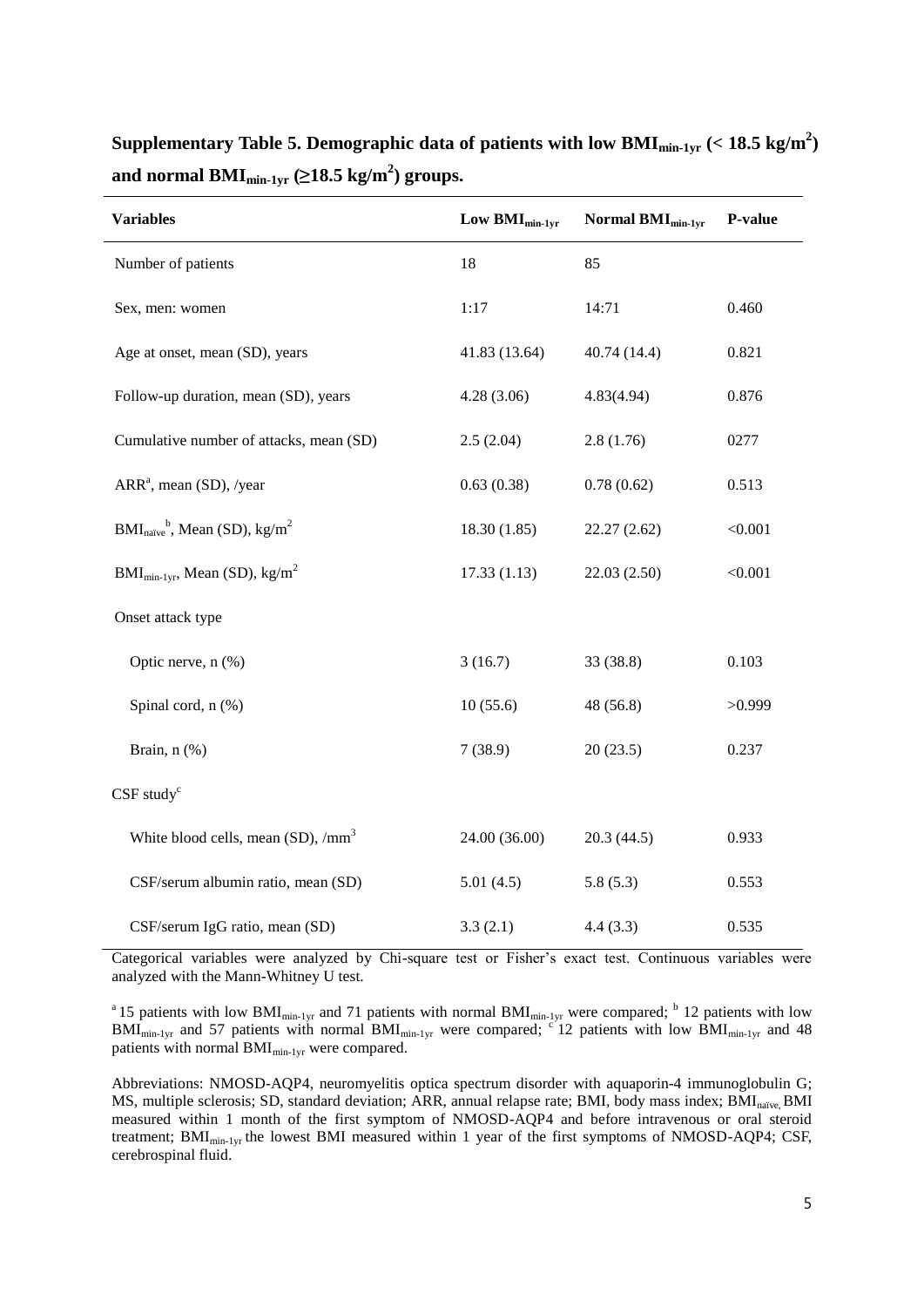## **Supplementary Figure Legend**

## **Supplementary Figure 1. Flow chart of patients' enrollment.**

(A) Enrollment of patients with neuromyelitis optic spectrum disorder with aquaporin4 immunoglobulin G from 6 tertiary hospitals. (B) Enrollment of patients with multiple sclerosis from 4 tertiary hospitals.

Abbreviations: NMOSD, neuromyelitis optica spectrum disorder; AQP4, aquaporin-4 immunoglobulin G; MS, multiple sclerosis; BMI<sub>naïve</sub>, body mass index measured within 1 month of the first symptom of disease and before intravenous or oral steroid treatment